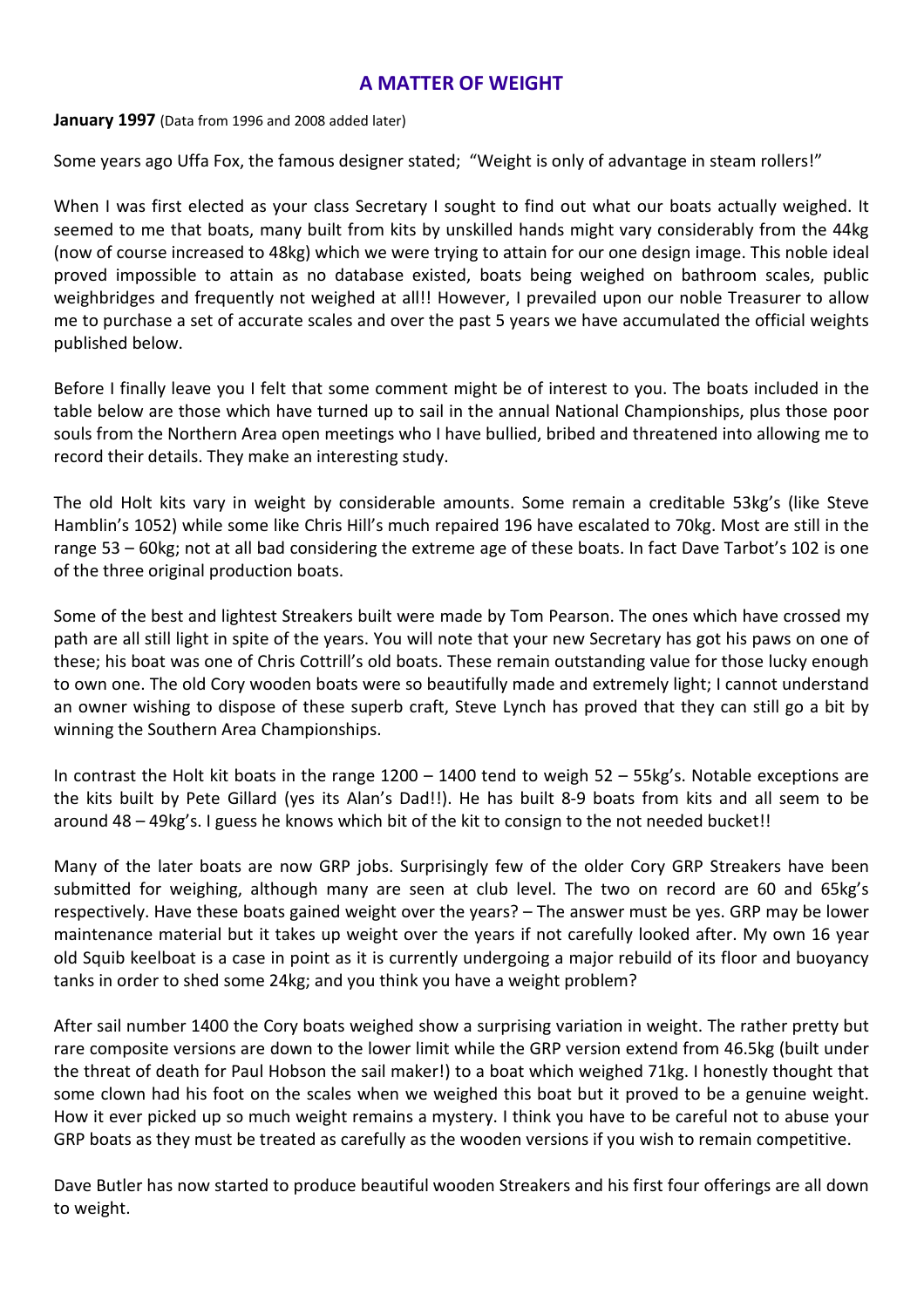I hope you have found my comments to be of interest. It is nice to know that so many of our older boats are still within acceptable sailing weight; however new owners beware what is on offer as it must be reiterated that this analysis only refers to the boats which have presented themselves for the National Championships. They are by definition the very best boats owned by the most keen and careful of owners. To be honest we still have no clue about the true weights of many Streakers to be found sailing at club level throughout the country. Many of these boats do not even hold Measurement Certificates so have clearly never seen a set of scales.

The most encouraging facet of my tenure as your Secretary is that I only know of one single boat which does not measure. Perhaps this says much for the simplicity of design which allows boats to be thrown together by so many owners of such varying technical capability and yet come out so equal in performance.

May equality continue to reign!!

## **Vernon Penketh – Class Secretary (1997)**

|        |        | Corrector               |                |             |       |        | Corrector      |                |             |
|--------|--------|-------------------------|----------------|-------------|-------|--------|----------------|----------------|-------------|
|        | Weight | Weight                  |                |             |       | Weight | Weight         |                |             |
| Sail # | (kg)   | (kg)                    | <b>Builder</b> | <b>Type</b> | Sail# | (kg)   | (kg)           | <b>Builder</b> | <b>Type</b> |
| 102    | 56     |                         | Holt           | Wood        | 451   | 60     |                | Holt           | Wood        |
| 196    | 70     |                         | Holt           | Wood        | 1310  | 51.5   |                | Pearson        | Wood        |
| 976    | 65     |                         | Holt           | Wood        | 1374  | 53.5   |                | Gillard        | Wood        |
| 1021   | 61     |                         | Holt           | Wood        | 1388  | 61     |                | Holt           | Wood        |
| 1044   | 53     |                         | Holt           | Wood        | 1446  | 53     |                | Holt           | Wood        |
| 1052   | 53     |                         | Holt           | Wood        | 1449  | 49     |                | Cory           | Wood        |
| 1103   | 56     |                         | Holt           | Wood        | 1478  | 56     |                | Cory           | GRP         |
| 1104   | 64     |                         | Holt           | Wood        | 1493  | 49.5   |                | Holt/Speed     | <b>FRP</b>  |
| 1107   | 57     |                         | Holt           | Wood        | 1516  | 49     |                | <b>Butler</b>  | Wood        |
| 1129   | 55     |                         | Holt           | Wood        | 1541  | 48     |                | <b>Butler</b>  | Wood        |
| 1130   | 59     |                         | Holt           | Wood        | 1545  | 50     |                | Holt/Speed     | <b>FRP</b>  |
| 1164   | 55.5   |                         | Holt           | Wood        | 1548  | 57     |                | Kit            | Wood        |
| 1207   | 55     |                         | Holt           | Wood        | 1553  | 48     |                | Whitehead      | Wood        |
| 1213   | 51     |                         | Holt           | Wood        | 1556  | 55.5   |                | Kit            | Wood        |
| 1245   | 59     |                         | Holt           | Wood        | 1567  | 57     |                | Kit            | Wood        |
| 1283   | 55     |                         | Holt           | Wood        | 1574  | 54     |                | <b>Butler</b>  | <b>FRP</b>  |
| 1294   | 55     |                         | Holt           | Wood        | 1576  | 51     |                | Kit            | Wood        |
| 1295   | 50     |                         | Pearson        | Wood        | 1581  | 50     |                | Gillard        | Wood        |
| 1298   | 53     |                         | Holt           | Wood        | 1584  | 48     |                | <b>Butler</b>  | Compo       |
| 1309   | 46     | $\overline{2}$          | Cory           | Wood        | 1586  | 54     |                | Rooster        | Epoxy       |
| 1310   | 50.5   |                         | Pearson        | Wood        | 1591  | 51     |                | <b>Butler</b>  | Compo       |
| 1311   | 43.5   | 4.5                     | Cory           | Wood        | 1592  | 48     |                | Rooster        | Epoxy       |
| 1313   | 58     |                         | Holt           | Wood        | 1596  | 51     |                | <b>Butler</b>  | Compo       |
| 1314   | 55     |                         | Holt           | Wood        | 1603  | 53     |                |                |             |
| 1315   | 48     |                         | Cory           | Wood        | 1608  | 49     |                | Rooster        | Epoxy       |
| 1321   | 52     |                         | Cory           | Wood        | 1610  | 51     |                | Rooster        | Epoxy       |
| 1325   | 49     |                         | Cory           | Wood        | 1617  | 46.5   | 1.5            | <b>Butler</b>  | Wood        |
| 1332   | 49     |                         | Pearson        | Wood        | 1619  | 48     |                | <b>Butler</b>  | Wood        |
| 1334   | 65     |                         | Cory           | GRP         | 1620  | 53     |                | <b>Butler</b>  |             |
| 1351   | 49     |                         | Gillard        | Wood        | 1621  | 49     |                | Gillard        | Wood        |
| 1354   | 44     | $\overline{\mathbf{4}}$ | Pearson        | Wood        | 1622  | 46     | $\mathbf 2$    | <b>Butler</b>  | Wood        |
| 1360   | 48.5   |                         | Cory           | Wood        | 1626  | 46     | $\overline{2}$ | <b>Butler</b>  | Wood        |
| 1378   | 55     |                         | Cory           | Wood        | 1627  | 48.5   |                | <b>Butler</b>  | Compo       |
| 1380   | 50     |                         | Corv           | Wood        | 1630  | 47     | $\mathbf{1}$   | <b>Butler</b>  | <b>Wood</b> |

## *STREAKER HULL WEIGHT: 1996 NATIONALS STREAKER HULL WEIGHT: 2008 NATIONALS*

|        | Weight | Corrector<br>Weight |                |             |       | Weight | Corrector<br>Weight |                |                  |
|--------|--------|---------------------|----------------|-------------|-------|--------|---------------------|----------------|------------------|
| Sail # | (kg)   | (kg)                | <b>Builder</b> | <b>Type</b> | Sail# | (kg)   | (kg)                | <b>Builder</b> | <b>Type</b>      |
| 102    | 56     |                     | Holt           | Wood        | 451   | 60     |                     | Holt           | Wood             |
| 196    | 70     |                     | Holt           | Wood        | 1310  | 51.5   |                     | Pearson        | Wood             |
| 976    | 65     |                     | Holt           | Wood        | 1374  | 53.5   |                     | Gillard        | Wood             |
| 1021   | 61     |                     | Holt           | Wood        | 1388  | 61     |                     | Holt           | Wood             |
| 1044   | 53     |                     | Holt           | Wood        | 1446  | 53     |                     | Holt           | Wood             |
| 1052   | 53     |                     | Holt           | Wood        | 1449  | 49     |                     | Cory           | Wood             |
| 1103   | 56     |                     | Holt           | Wood        | 1478  | 56     |                     | Cory           | GRP              |
| 1104   | 64     |                     | Holt           | Wood        | 1493  | 49.5   |                     | Holt/Speed     | <b>FRP</b>       |
| 1107   | 57     |                     | Holt           | Wood        | 1516  | 49     |                     | <b>Butler</b>  | Wood             |
| 1129   | 55     |                     | Holt           | Wood        | 1541  | 48     |                     | <b>Butler</b>  | Wood             |
| 1130   | 59     |                     | Holt           | Wood        | 1545  | 50     |                     | Holt/Speed     | FRP              |
| 1164   | 55.5   |                     | Holt           | Wood        | 1548  | 57     |                     | Kit            | Wood             |
| 1207   | 55     |                     | Holt           | Wood        | 1553  | 48     |                     | Whitehead      | Wood             |
| 1213   | 51     |                     | Holt           | Wood        | 1556  | 55.5   |                     | Kit            | Wood             |
| 1245   | 59     |                     | Holt           | Wood        | 1567  | 57     |                     | Kit            | Wood             |
| 1283   | 55     |                     | Holt           | Wood        | 1574  | 54     |                     | <b>Butler</b>  | FRP              |
| 1294   | 55     |                     | Holt           | Wood        | 1576  | 51     |                     | Kit            | Wood             |
| 1295   | 50     |                     | Pearson        | Wood        | 1581  | 50     |                     | Gillard        | Wood             |
| 1298   | 53     |                     | Holt           | Wood        | 1584  | 48     |                     | <b>Butler</b>  | Composite        |
| 1309   | 46     | $\overline{2}$      | Cory           | Wood        | 1586  | 54     |                     | Rooster        | Epoxy FRP        |
| 1310   | 50.5   |                     | Pearson        | Wood        | 1591  | 51     |                     | <b>Butler</b>  | Composite        |
| 1311   | 43.5   | 4.5                 | Cory           | Wood        | 1592  | 48     |                     | Rooster        | <b>Epoxy FRP</b> |
| 1313   | 58     |                     | Holt           | Wood        | 1596  | 51     |                     | <b>Butler</b>  | Composite        |
| 1314   | 55     |                     | Holt           | Wood        | 1603  | 53     |                     |                |                  |
| 1315   | 48     |                     | Cory           | Wood        | 1608  | 49     |                     | Rooster        | <b>Epoxy FRP</b> |
| 1321   | 52     |                     | Cory           | Wood        | 1610  | 51     |                     | Rooster        | <b>Epoxy FRP</b> |
| 1325   | 49     |                     | Cory           | Wood        | 1617  | 46.5   | 1.5                 | <b>Butler</b>  | Wood             |
| 1332   | 49     |                     | Pearson        | Wood        | 1619  | 48     |                     | <b>Butler</b>  | Wood             |
| 1334   | 65     |                     | Cory           | GRP         | 1620  | 53     |                     | <b>Butler</b>  |                  |
| 1351   | 49     |                     | Gillard        | Wood        | 1621  | 49     |                     | Gillard        | Wood             |
| 1354   | 44     | 4                   | Pearson        | Wood        | 1622  | 46     | $\overline{2}$      | <b>Butler</b>  | Wood             |
| 1360   | 48.5   |                     | Cory           | Wood        | 1626  | 46     | $\overline{2}$      | <b>Butler</b>  | Wood             |
| 1378   | 55     |                     | Cory           | Wood        | 1627  | 48.5   |                     | <b>Butler</b>  | Composite        |
| 1380   | 50     |                     | Cory           | Wood        | 1630  | 47     | 1                   | <b>Butler</b>  | Wood             |